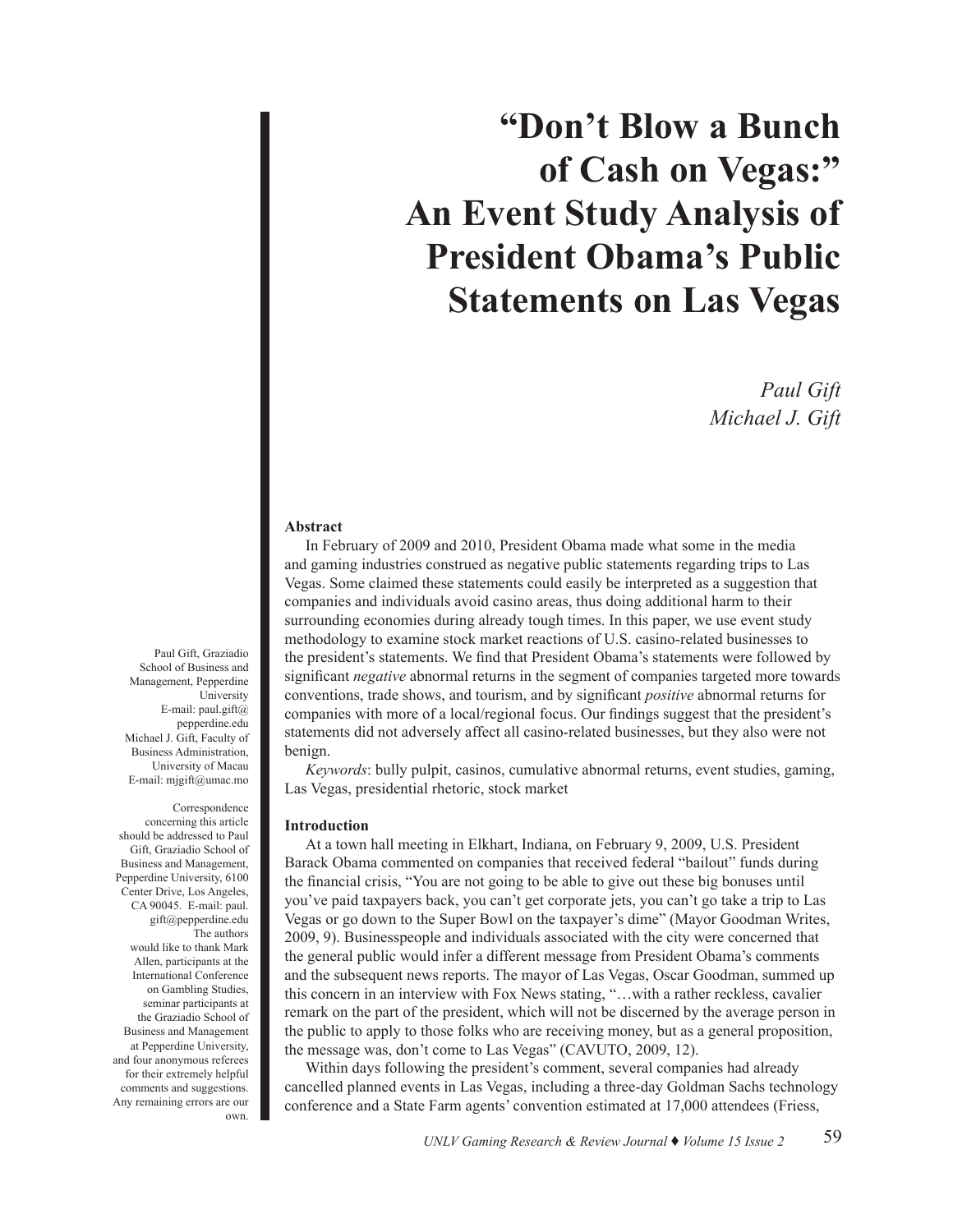2009). Goldman Sachs relocated its conference to San Francisco despite incurring a \$600,000 cancellation fee (Friess, 2009). It seemed as though corporate trips to casino destination cities would raise eyebrows, a fact that convention and tourism officials in other cities across the U.S. would use to try to steal customers. Mayor Goodman argued, "People are telling me that they're not coming to Las Vegas because the president doesn't want them to…There's an impression out there that somehow if you come to Las Vegas, it's going to reflect on your business culture, and that's a bunch of hooey" (Friess, 2009, 11).

On February 2, 2010, President Obama made a similar statement to that of a year prior, but this time the focus was on households rather than corporations. Speaking at a town hall meeting in Nashua, New Hampshire, the president said, "When times are tough, you tighten your belts…You don't go buying a boat when you can barely pay your mortgage. You don't blow a bunch of cash on Vegas when you're trying to save for college" (President Obama Again, 2010, 2). Mayor Goodman again voiced his frustration, calling the President a "real slow learner" and stating that when he comes to town, "I'll do everything I can to give him the boot" (Ayres,  $2010$ ,  $2 \& 10$ ).

Theodore Roosevelt is credited with first use of the term "bully pulpit" to describe the extraordinary influence attributed to the rhetoric of the President of the United States. President Obama has himself recognized this influence and acknowledged the ability of his spoken words to impact the behavior of his constituents, stating, "When you're president, you've got the bully pulpit" (In Obama's Words, 2010, 21). This was preceded a few months earlier by Press Secretary Robert Gibbs stating, "I think that the bully pulpit can be a powerful thing" (Clifford, 2009, 18). In this paper, we examine this hypothesis in the context of President Obama's two statements regarding corporate and individual behavior towards patronizing Las Vegas.

Convention and tourism business was already slumping in Las Vegas by 2009. But did the president's words carry sufficient weight to further affect individual and corporate behavior? In a perfect world, a researcher would conduct an economic analysis by comparing factors like employment, wages, output, prices, and investment after the president made his statements to the same factors in an otherwise identical setting in which the president did not make his statements. Unfortunately, this procedure is impossible. As a proxy, one could examine these factors before and after each of President Obama's statements and attempt to compare them to other areas unaffected by said statements. This is an extremely difficult exercise for a variety of reasons, some of which include the difficulty of completely and accurately gathering the necessary data, the difficulty of finding suitable control groups, the time lag associated with changes in employment, wages, prices, and investment due to the statements, and the wide range of confounding factors that could occur during this lag.

We use an alternative proxy technique which analyzes the U.S. stock market reaction to President Obama's statements using event study methodology. This type of analysis measures the relationship of an event to the market value of affected businesses. Value is determined by investors who tend to be well-educated in the relevant markets, especially institutional investors, and have a strong financial incentive to act truthfully on their beliefs. The reliability of investor perceptions of value when estimating the incremental effect of a single event on a company is quite different from the reliability of their perceptions over time when Keynesian "animal spirits" and other types of irrational exuberance can set in and cause asset bubbles.

The specific research questions we address are:

**Question 1** What is the price response (stock return) associated with President Obama's statements for U.S. casino-related stocks?

**Question 2** How, if at all, does this response differ across casino-related stock segments?

Whether intentional or not, President Obama's comments were targeted at Las Vegas. However, his comments could also be interpreted more generally towards other U.S.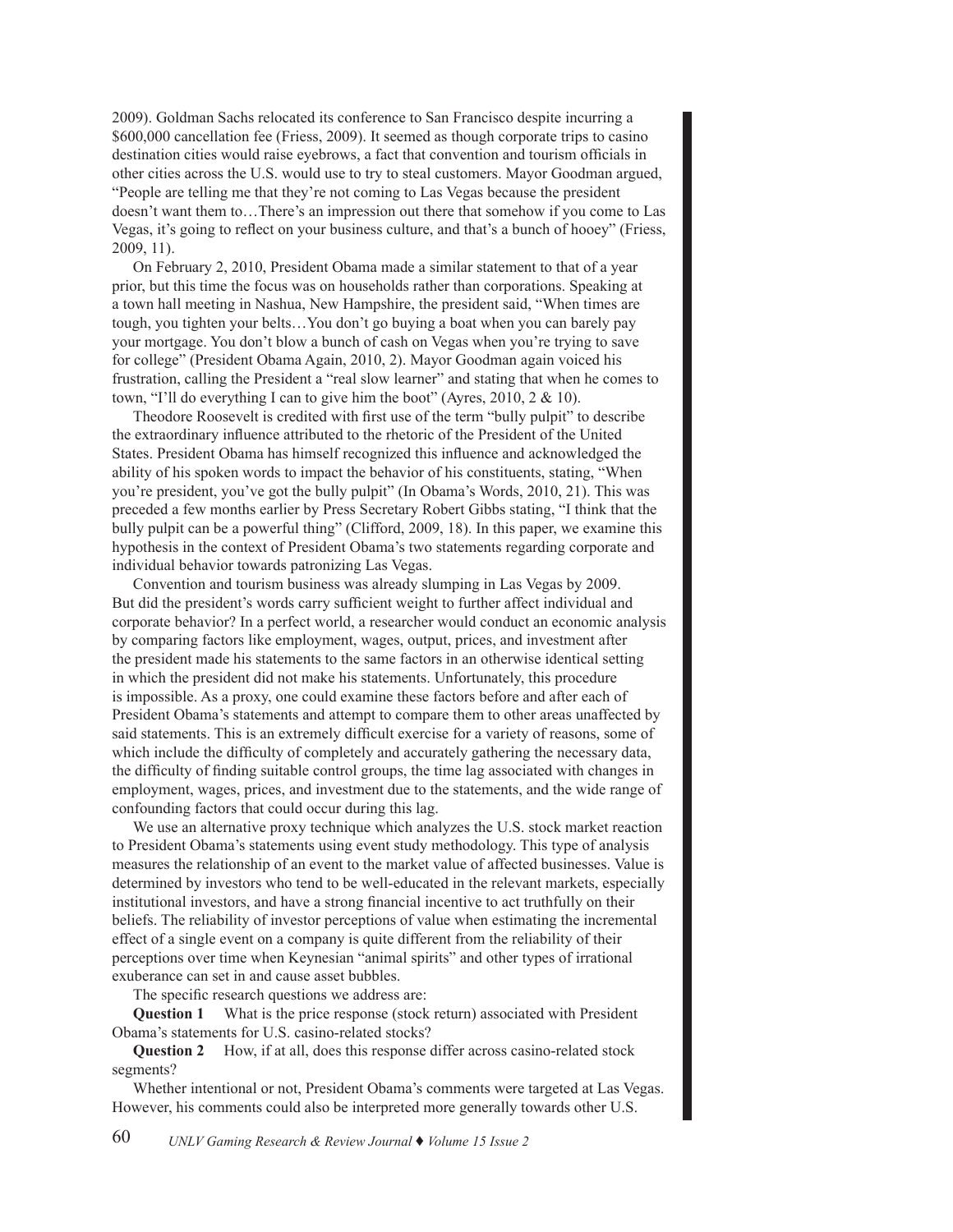gaming destinations or any local casino. Thus, the economic impact is not necessarily confined to Las Vegas alone. If there is an impact, casino gaming properties and resorts would be directly affected while other businesses would be affected in an indirect manner. Therefore, we examine casino-related stocks with U.S. brick-and-mortar operations in this paper.

Our findings suggest that President Obama's statements were not benign, but in a manner different than what one may naturally expect. At face value, both of the president's statements tended to encourage a targeted reduction in demand towards casino properties, which should result in negative stock reactions. However, we find a negative stock reaction only for a distinct segment of casino companies, and we observe a positive stock reaction for a separate segment.

We wish to emphasize that the issue of causality can be a tricky one. In empirical research, it is a statistical assumption (the unconfoundedness assumption). We do not make that assumption and are not familiar with event studies that explicitly do so, although results are often discussed with a somewhat causal feel because of the statistical design. Readers, however, should refrain from using this type of causal language when interpreting these results. In that spirit, we avoid direct causal statements, and we also incorporate a discussion specifically addressing the issue of causality as it relates to event studies.

# **Literature Review**

### **Event Studies**

Event study research was developed in the late 1960s. It is based on a foundation of the Efficient Market Hypothesis (EMH), which was formalized by Fama (1970) and is considered a cornerstone of modern finance theory. In its semi-strong form, the EMH states that the market will process all information as soon as it is publicly available and will adjust prices immediately to be in line with the value-relevancy of the information. Considerable research has been done in finance and accounting, providing robust evidence of semi-strong form market efficiency (Fama, 1970; Fama, Fisher, Jenson,

*A number of studies have examined the content of State of the Union addresses and found that presidential emphasis on particular issues increases public concern for said issues*  & Roll, 1969; Malkiel, 2005). In theory, price responses should be immediate and complete. However, some research has shown that while an initial response is immediate, the complete response may take a few trading days (Atiase, Li, Supattarakul, & Tse, 2005; Beaver, 1968; Grossman & Stiglitz, 1980; May, 1971).

Researchers have taken the idea of the EMH and used it as a basis for determining the economic impact of disseminated information. In seminal studies, Ball and Brown (1968) and Beaver (1968) assessed the impact of accounting information by examining the release of earnings announcements. This started a research track that has taken a wider view

to include various types of value-relevant information such as dividends, stock splits, earnings forecasts, changes in accounting processes, and changes in the tax code.

More broadly, any event that has information which is economically-relevant to publicly-traded companies can be examined through the lens of event studies and the EMH. Event studies have been used to investigate a great number of topics including the impact of antitrust filings on companies' competitors (Bittlingmayer & Hazlett, 2000), the effect of macroeconomic news on stock prices (McQueen & Roley, 1993), the impact of a corporate name change on companies with Internet-related dotcom names (Cooper, Dimitrov, & Rau, 2001), and the effect of the Three Mile Island nuclear accident on public utility companies (Hill & Schneeweis, 1983).

# **Presidential Influence**

Prior research provides evidence that the types of presidential administrations may have an influence on the stock market. Niederhoffer, Gibbs, and Bullock (1970), Riley and Luksetich (1980), and Siegel (1998) found that the stock market performs better in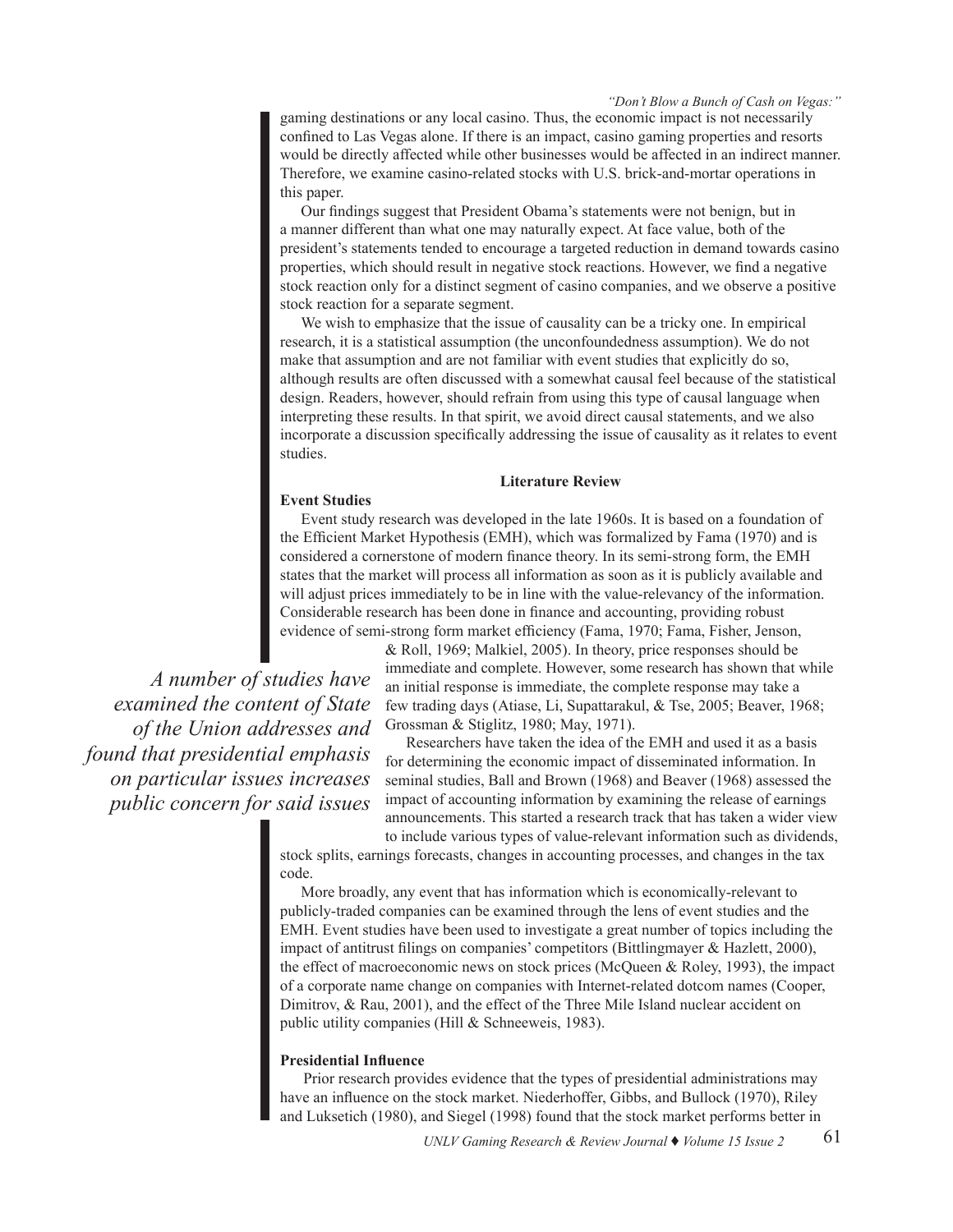the days and weeks following the election of a Republican president as compared to a Democratic president. Stovall (1992) found that stock market returns are greater during entire Democratic administrations than Republican administrations. Johnson, Chittenden, and Jensen (1999) extended this analysis by showing that there is no difference on the returns of large-cap stocks, but there is a substantial difference on small-cap stocks, with significantly higher returns during Democratic administrations.

The notion of the bully pulpit, i.e., the influence of presidential rhetoric on public opinion and behavior, is not new. President Obama and his staff have spoken openly of it, but this support is only anecdotal. Scientific evidence examining the power of presidential rhetoric is somewhat mixed. A number of studies have examined the content of State of the Union addresses and found that presidential emphasis on particular issues increases public concern for said issues (Cohen, 1995; Hill, 1998; Lawrence, 2002). Young and Perkins (2005) showed that this influence has diminished in recent years due to the changing structure and penetration of cable television. However, Edwards (2003) found little effect of presidential speeches on public opinion.

Wood, Owens, and Durham (2005) found that presidential statements about the economy affect the public's perception of economic news and consumer confidence, and that this may have a meaningful impact on macroeconomic performance variables. They concluded, "The president's words are a powerful instrument of economic leadership that can affect consumer perceptions of current and future economic conditions" (Wood, Owens, & Durham, 2005). Might this also extend to perceptions of future business activity and firm value in a particular industry? This paper adds to the literature on the influence of presidential rhetoric by examining the impact of two well-publicized, gaming-related presidential statements on the value of companies in the casino resort industry.

# **Method**

### **Study Design**

Our analysis uses well-developed event study methodology from modern finance theory. From a research perspective, this structure has many useful features. It is easy to gather complete and accurate data, a control group is not needed (other than controlling for general market movements), stock market reactions occur very quickly as information is disseminated, and investors tend to be well-informed and have their money, or their jobs, on the line. Additionally, event studies that examine clearlydistinguishable events with daily stock returns (as opposed to weekly or monthly returns) have been shown in prior research to be very powerful, straightforward, and trouble-free (Kothari & Warner, 2007).

Every trading day an individual stock has a return, defined as the percent change in the stock price, inclusive of any dividends. The impact of general market movements on a stock's price can be characterized as its normal return. The abnormal return is the impact of company- or industry-specific occurrences on a stock's price. To obtain abnormal returns, we first estimate the market model over a 101-day estimation period for each stock. In this model,

 $R_{it} = \alpha + \beta R_{mt} + \varepsilon_{it}, t = -110, ..., -10$ 

where *t* represents the number of trading days before (negative number) or after (positive number) the event date of  $t = 0$ ,  $\overline{R}_{it}$  is the return for firm *i* on day *t*,  $R_{mt}$ is the return on an equally-weighted market portfolio on day *t*, and  $\alpha$  and  $\beta$  are regression parameters estimated as  $\hat{\alpha}$  and  $\hat{\beta}$  by OLS over days –110 to –10 in event time. The event date is February 9, 2009 for 2009 regressions and February 2, 2010 for 2010 regressions. The market model has been shown in simulations to have superior performance relative to other event study models (Armitage, 1995; Brown & Warner, 1985; Lee & Varela, 1997) and the equally-weighted market index has been shown to have superior performance relative to other market indices (Corrado, 2011).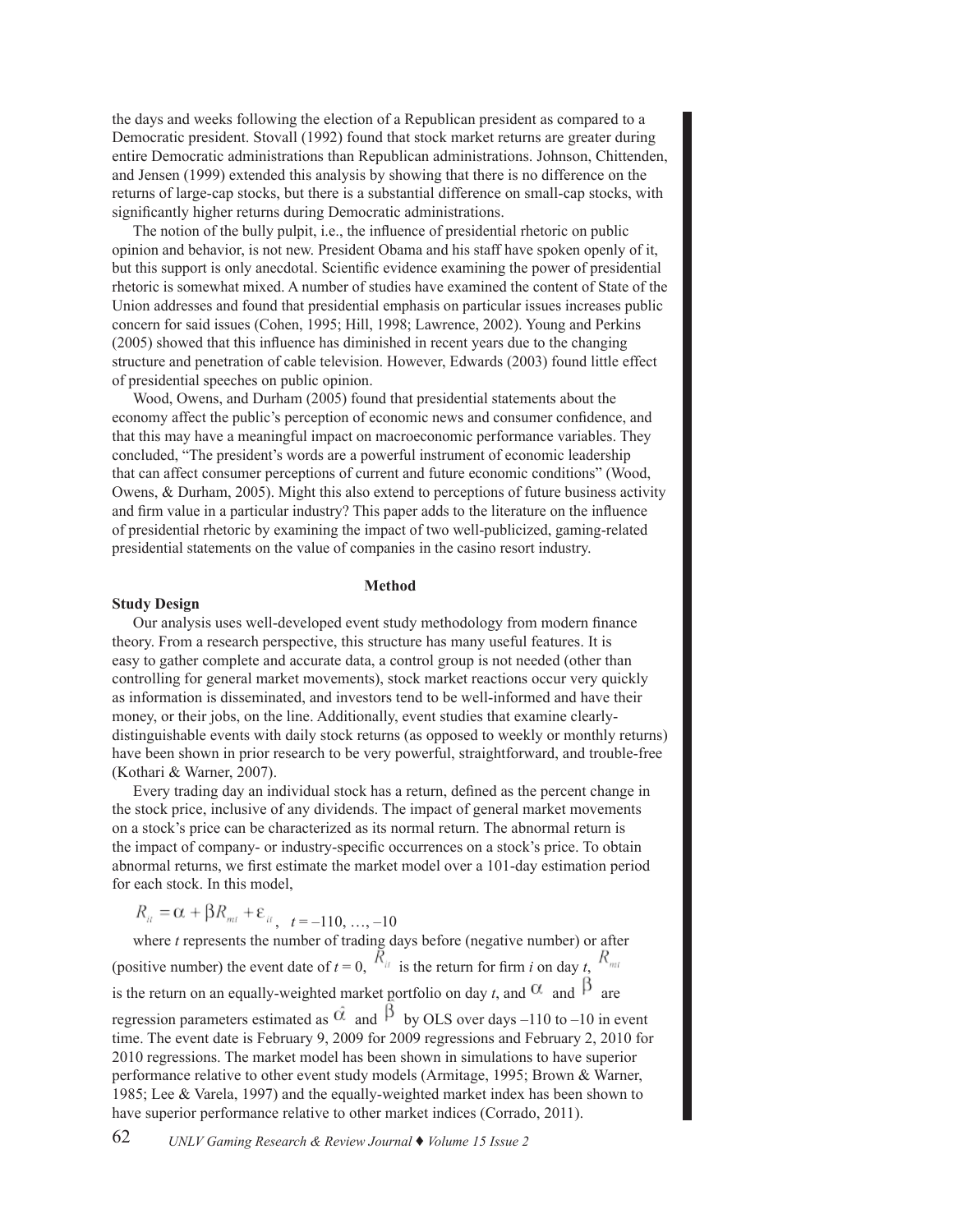Abnormal returns (ARs) for firm *i* are calculated as

$$
AR_{it} = R_{it} - \left(\hat{\mathbf{X}} + \hat{\beta}R_{mt}\right) \quad t = -110, \dots, 4
$$

Since the complete price response to new information can potentially take several days, cumulative abnormal returns (CARs) are calculated over multiple trading days known as the event window. In this paper, we construct CARs using a primary event window and two alternate windows

$$
CAR_{i3} = AR_{i0} + AR_{i1} + AR_{i2},
$$
\n(Primary)

$$
CAR_{i5} = AR_{i0} + AR_{i1} + AR_{i2} + AR_{i3} + AR_{i4},
$$
 (Alternate)

$$
CAR_{i, -3} = AR_{i, -3} + AR_{i, -2} + AR_{i, -1},
$$
\n(Alternate)

where  $CAR_{i3}$  uses an asymmetric (around  $t = 0$ ) 3-day event window,  $CAR_{i5}$  uses an asymmetric 5-day event window, and  $CAR_{i, -3}$  uses the 3-day window just prior to the event (the *pre-event window*). We use an asymmetric event window because there is no question as to the timing of President Obama's statements which, by all accounts, were completely unanticipated, eliminating concern about pre-announcement information leaks.<sup>1</sup> Three days is the most common window length for short-horizon event studies using daily returns (Bartholdy, Olson, & Peare, 2007) and, thus, is our primary window length. We use two alternate event windows to perform sensitivity analyses, the 5-day window and the pre-event window. The additional days in the 5-day window allow for a full trading week of media response.

### **The Sample**

Stocks were selected from Hoover's "Gambling Resorts & Casinos" industry classification, which defines inclusion as "Companies that own, operate, and/or manage casino gaming operations, casino/resort hotel facilities, riverboat casinos, and other gaming properties" (Hoovers, 2011) Selected companies had to be traded on the NYSE, AMEX, or NASDAQ stock exchanges during February of 2009 and 2010 and have U.S. brick-and-mortar gaming operations. Stocks that fit these criteria composed our initial list. For each company, we collected stock price information for days  $t = \pm 10, \ldots, 4$ using the CRSP daily data set. We also collected data for the equally-weighted market index for use in the market model. We then filtered the initial list by year, excluding stocks that had an earnings announcement, dividend announcement, stock split, or significant company-specific news event within five trading days of February 9, 2009 or February 2, 2010, respectively. This was done to exclude stocks with known noise that would confound the analysis. Our initial stock list and the filtered list for each year can be seen in Table 1. Notable companies for which data were not available are Foxwoods Casino Resort, Harrah's Entertainment, Station Casinos, and Trump Entertainment Resorts.2

Different businesses cater to and target different types of customers. Although casinorelated companies contain a variety of types of properties, information on their target customers and competition is available in their annual 10K reports. We segmented each company in our filtered list into one of two categories: CTT companies focused more towards conventions, trade shows, and tourists and Non-CTT companies generally focused more towards local or regional customers. Segmentation was performed on the basis of statements in their 10K reports regarding their target customers and competition, as well as on information regarding their meeting facilities. With respect

- 1 Symmetric windows are used to analyze events where a portion of the information was reasonably anticipated. Examples include corporate earnings announcements, tax policy changes, and new government regulations. In these cases, there is often extensive discussion, debate, and/or speculation leading up to the event, which is likely to impact stock prices before the actual event occurs
- 2 Foxwoods is privately owned by the Mashantucket Pequot Tribal Nation, Harrah's was delisted and taken private in January 2008, Station was delisted and taken private in November 2007, and Trump filed Chapter 11 bankruptcy and received a delisting notice in February 2009.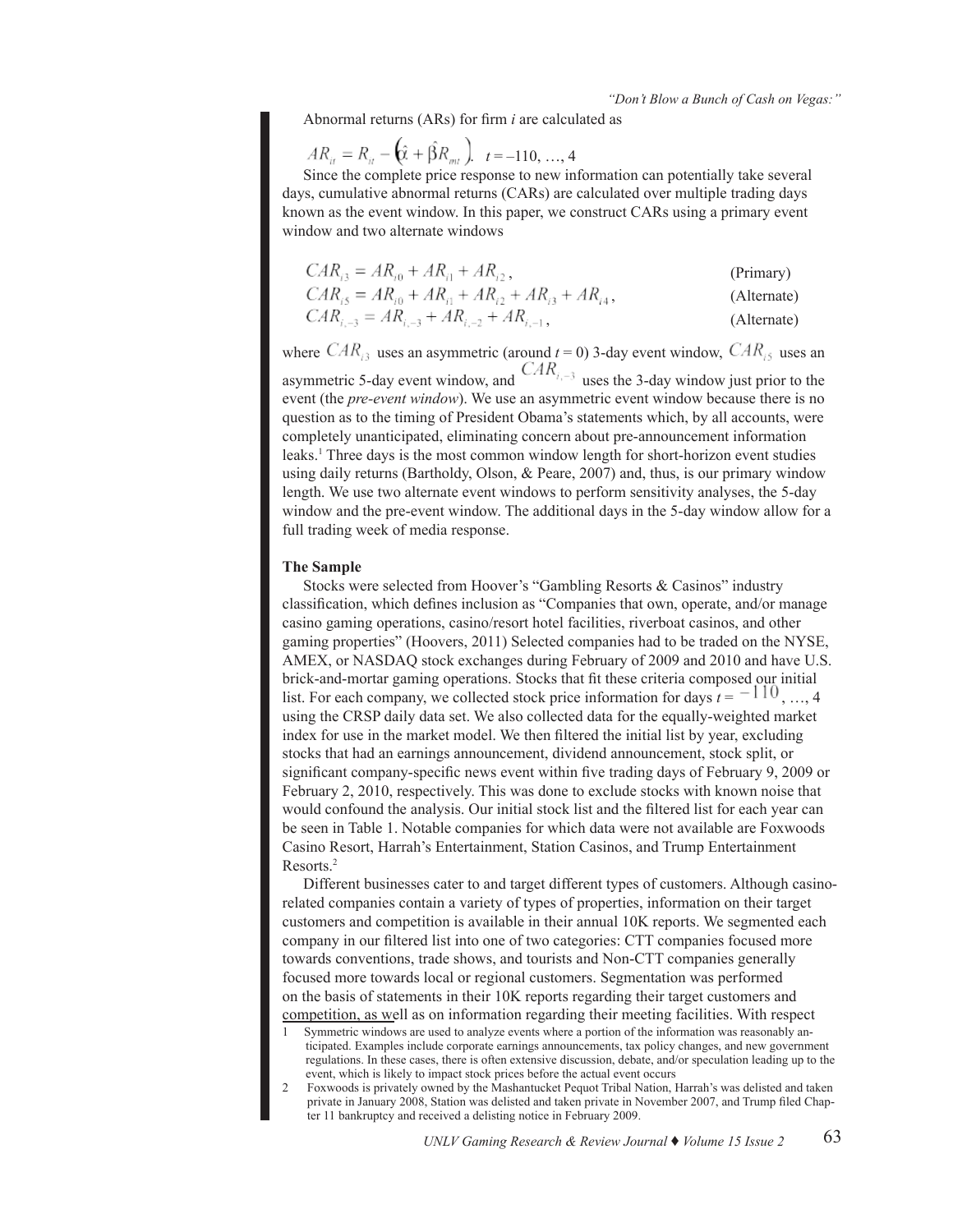to 10K statements, we looked to see whether conventioneers, trade shows, and tourism were a focal point of the discussion of target customers and competition. With respect to meeting facilities, eight properties of CTT companies were ranked in Tradeshow Week's top 101 hotel exhibit halls for 2008, and each company had at least one property on the list. Non-CTT companies did not have any properties on the list. We manually added a few properties to the list by nature of their affiliation to large exhibit halls, even though the exhibit halls of the properties themselves did not make the cut. These properties are still able to target the convention and corporate events customer segments because of these affiliations. Venetian and Palazzo, Las Vegas Sands properties, were added due to their affiliation with the Sands Expo Center. Encore, a Wynn Resorts property, was added due to its affiliation with Wynn Las Vegas. Atlantis Casino Resort, a Monarch Casino & Resort property, was added due to its affiliation with the Reno-Sparks Convention Center (the two are physically connected via an enclosed skybridge). The criteria were applied evenly and consistently to each property of CTT and Non-CTT companies. Our segmented stock list can be seen in Table 1. It is important to remember that companies assigned to the same segment are not necessarily comparable on *every* characteristic, only the select characteristics used to segment.

# Table 1

| <b>Initial List</b>      | Filtered List 2009      | Filtered List 2010      |
|--------------------------|-------------------------|-------------------------|
| Ameristar Casinos        | Boyd Gaming             | Boyd Gaming             |
| Boyd Gaming              | Century Casinos         | Century Casinos         |
| Century Casinos          | Full House Resorts      | Isle of Capri Casinos   |
| Full House Resorts       | Isle of Capri Casinos   | Las Vegas Sands         |
| Isle of Capri Casinos    | Monarch Casino & Resort | Monarch Casino & Resort |
| Las Vegas Sands          | MGM Mirage              | MGM Mirage              |
| Monarch Casino & Resort  | Empire Resorts          | Nevada Gold & Casinos   |
| MGM Mirage               | Nevada Gold & Casinos   | Wynn Resorts            |
| Empire Resorts           | Wynn Resorts            |                         |
| Penn National Gaming     |                         |                         |
| Nevada Gold & Casinos    |                         |                         |
| Wynn Resorts             |                         |                         |
| <b>CTT Casino Stocks</b> | Non-CTT Casino Stocks   |                         |
| Las Vegas Sands          | Boyd Gaming             |                         |
| Monarch Casino & Resort  | Century Casinos         |                         |
| MGM Mirage               | Full House Resorts      |                         |
| Wynn Resorts             | Isle of Capri Casinos   |                         |
|                          | Empire Resorts          |                         |
|                          | Nevada Gold & Casinos   |                         |
|                          |                         |                         |
|                          |                         |                         |
|                          | <b>Results</b>          |                         |

*Initial, Filtered, and Segmented List of Stocks Used in Analyses*

**Descriptive Statistics and Histograms**

Descriptive statistics of ARs and CARs for all three event windows are shown in Table 2. None of the means is significantly different from zero. Separate histograms of ARs and CARs for all companies using the primary 3-day event window are shown in Figure 1. Both distributions are reasonably symmetric around zero, appearing to support a hypothesis that President Obama's statements were benign. These basic results are relatively trivial and do not support a bully pulpit hypothesis.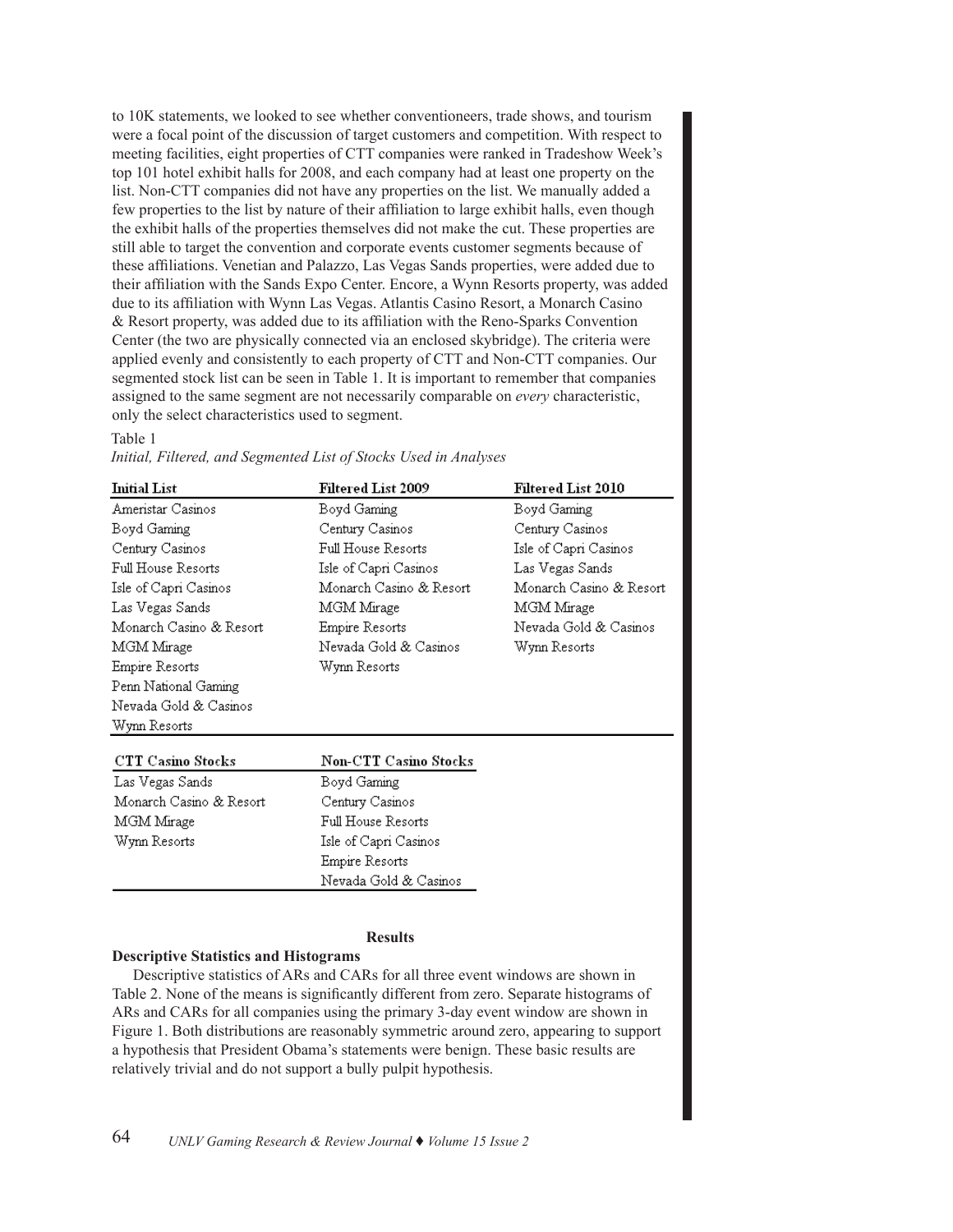# Table 2

*Descriptive Statistics of Abnormal Returns Descriptive Statistics of Abnormal Returns*

|                                    | Mean     | S.D.  | N  |
|------------------------------------|----------|-------|----|
| 3-Day Event Window                 |          |       |    |
| Daily Abnormal Returns             |          |       |    |
| 2009                               | .0036    | .0345 | 27 |
| 2010                               | $-.0027$ | .0255 | 24 |
| <b>Both Years</b>                  | .0006    | .0305 | 51 |
| <b>Cumulative Abnormal Returns</b> |          |       |    |
| 2009                               | .0108    | .0530 | 9  |
| 2010                               | $-.0082$ | .0232 | 8  |
| <b>Both Years</b>                  | .0019    | .0416 | 17 |
| 5-Day Event Window                 |          |       |    |
| Daily Abnormal Returns             |          |       |    |
| 2009                               | .0010    | .0371 | 45 |
| 2010                               | .0022    | .0238 | 40 |
| <b>Both Years</b>                  | .0016    | .0314 | 85 |
| <b>Cumulative Abnormal Returns</b> |          |       |    |
| 2009                               | .0051    | .0828 | 9  |
| 2010                               | .0111    | .0363 | 8  |
| <b>Both Years</b>                  | .0079    | .0634 | 17 |
| 3-Day Pre-Event Window             |          |       |    |
| <b>Daily Abnormal Returns</b>      |          |       |    |
| 2009                               | $-.0089$ | .0458 | 27 |
| 2010                               | .0044    | .0315 | 24 |
| <b>Both Years</b>                  | $-.0026$ | .0399 | 51 |
| <b>Cumulative Abnormal Returns</b> |          |       |    |
| 2009                               | $-.0266$ | .0676 | 9  |
| 2010                               | .0133    | .0380 | 8  |
| <b>Both Years</b>                  | $-.0078$ | .0578 | 17 |

*Note*. None of the means is significantly different from zero for  $\alpha = .01$ .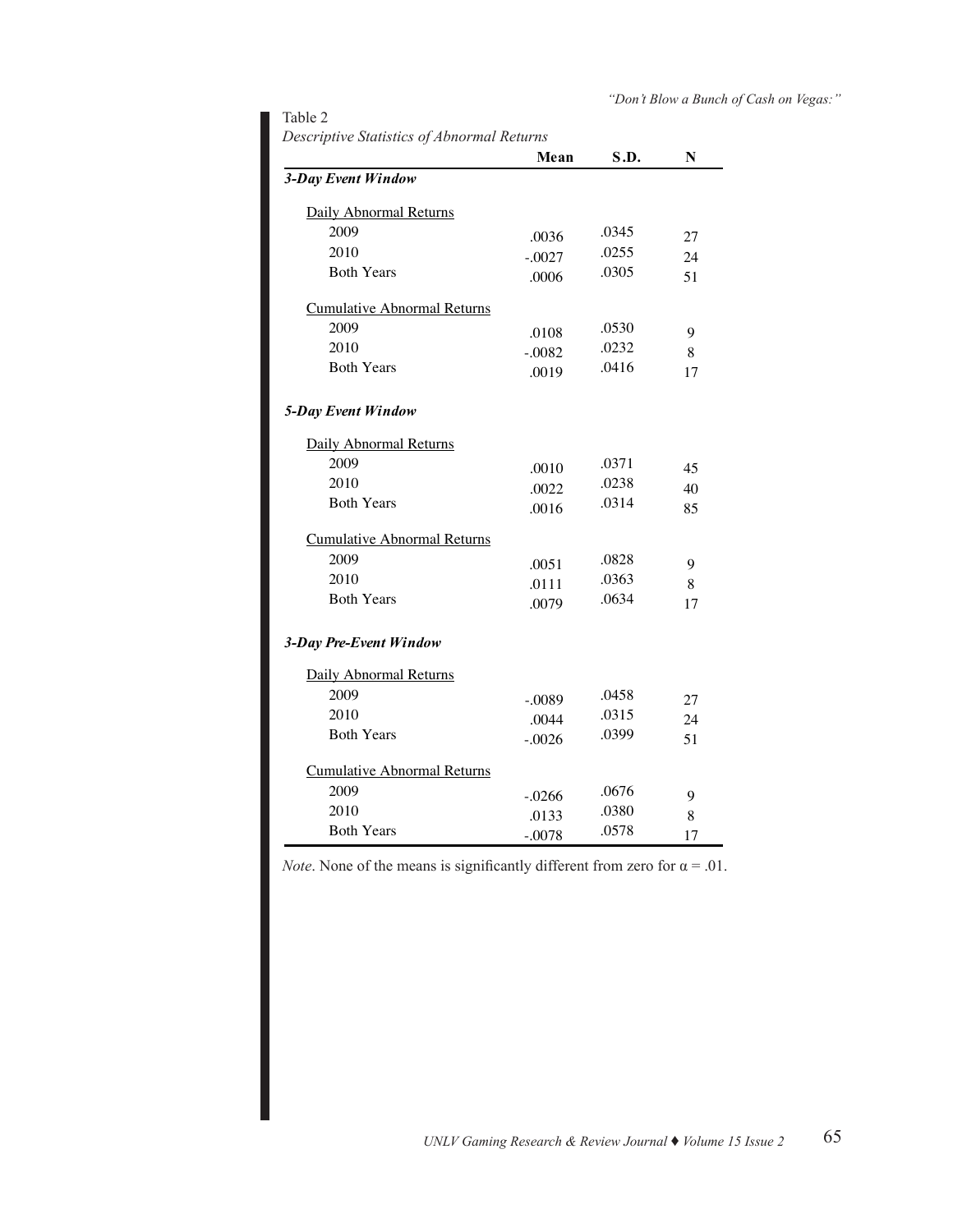### **Daily Abnormal Returns**



**Cumulative Abnormal Returns**





for all stocks for 2009 and 2010 combined.

In Figure 2, we plot separate histograms of ARs and CARs for CTT and Non-CTT companies. For the AR histograms, a majority of the mass is on the negative return side in the CTT category and on the positive return side in the Non-CTT category. This gives rise to the question, could President Obama's statements have been beneficial to some casino-related companies while detrimental to others? The picture becomes clearer with the examination of cumulative abnormal returns. There is a stark difference in the distributions of CARs across segments. All CTT stocks have negative CARs, while all but one of the Non-CTT stocks have positive CARs. While daily abnormal returns are a bit noisier, the cumulative effect over three trading days is abundantly clear. This evidence is visually striking and quite interesting in its implications. However, it is not rigorous and runs the risk of leading to faulty inferences if, in fact, randomness was the true underlying cause.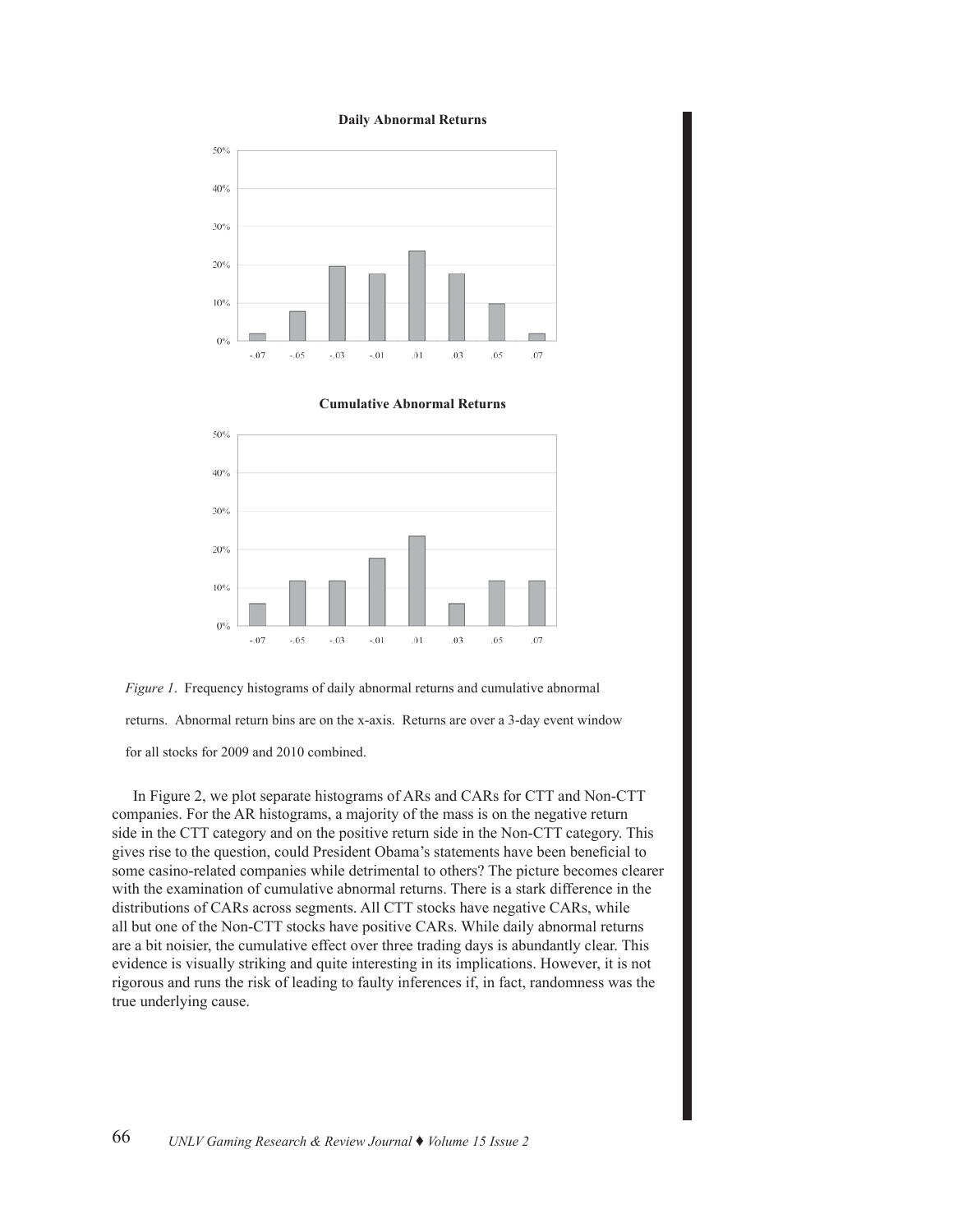

# *"Don't Blow a Bunch of Cash on Vegas:"* **Daily Abnormal Returns**

# **Statistical Tests**

We test the following hypotheses:

| <b>Hypothesis 1</b> | $E(CAR) = 0$ for CTT stocks and all event windows     |
|---------------------|-------------------------------------------------------|
| <b>Hypothesis 2</b> | $E(CAR) = 0$ for Non-CTT stocks and all event windows |

**Hypothesis 3**  $E(CAR) = 0$  for all stocks and all event windows.

When performing statistical analyses, the strength of the findings are enhanced if it can be shown that the researcher's assumptions are not driving the results. Sensitivity analysis is useful in this regard. We conduct sensitivity analyses using four different types of tests, detailed below, on three different event windows and three different stock categories. All test results were qualitatively similar when using a value-weighted market index rather than an equally-weighted one.

**Potential hazards.** The nature of this endeavor leads to small sample sizes due to the relatively small number of U.S. publicly-traded, casino-related stocks. Applying the requisite filtering criteria makes sample sizes even smaller. Out of nine filtered stocks in 2009, three are in the CTT segment and six are in the Non-CTT segment. Out of eight filtered stocks in 2010, four are in the CTT segment and four are in the Non-CTT segment. If we combine both years together and define the event as the 2009 or 2010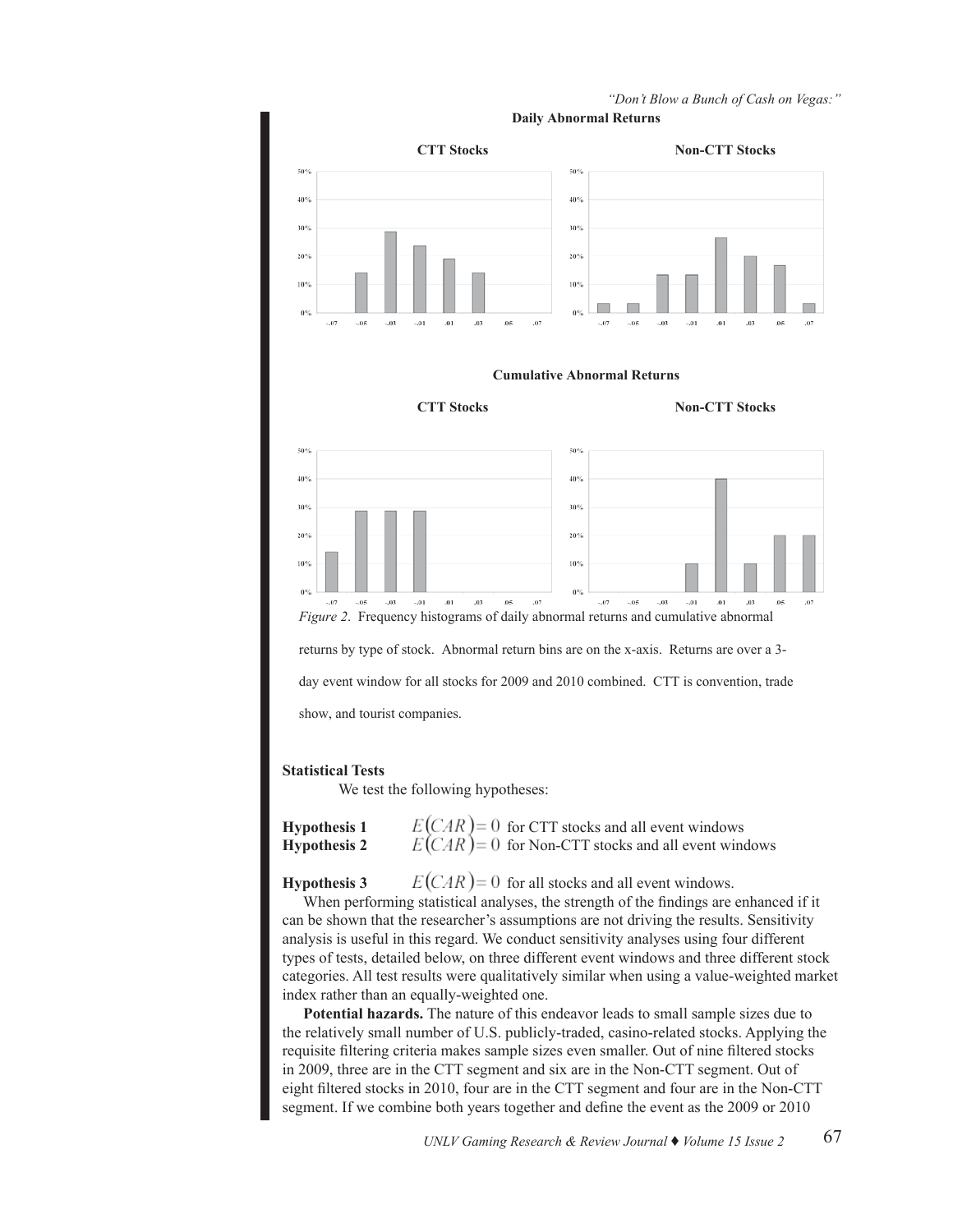public statement towards Las Vegas by President Obama, then out of 17 filtered stocks,

seven are in the CTT segment and ten are in the Non-CTT segment. These small samples lead to two primary concerns when running statistical tests: the power of the test and the applicability of the asymptotic properties of the estimators.

When performing statistical tests from event studies, there are generally three major concerns: misspecification, event-induced volatility, and event-time clustering. Misspecification occurs when the assumptions of a parametric model are incorrect. Event-induced volatility occurs when stock return variance increases or decreases as a result of the event taking place. Controlling for this in an efficient manner will lead to proper Type I and II error rates. Event-time clustering occurs when a single event on a specific date impacts multiple companies or multiple industries at the same time. Examples include the 2010 financial reform act, interest rate announcements by the Federal Reserve, and the September 11<sup>th</sup> terrorist attacks. Event-time clustering, including the presidential statements in the present study, can cause stock return crosscorrelation which can lead to erroneously high rejection rates of hypothesis tests if not properly controlled. Researchers have developed parametric and nonparametric estimators to effectively control for these potential hazards (Boehmer, Musumeci, & Poulsen, 1991; Corrado, 1989; Corrado & Zivney, 1992; Cowan, 1992; Cowan & Sergeant, 1996; Jaffe, 1974; Kolari & Pynnonen, 2010a; Kolari & Pynnonen, 2010b; Wilcoxon, 1945).

**Parametric tests.** We use adjusted versions of the BMP test and the portfolio test for parametric analysis. The BMP test statistic, developed by Boehmer et al. (1991), accounts for possible event-induced volatility in stock returns. Return volatility may increase (variance inflation) or decrease (variance deflation) due to an event. The BMP test, one of the most commonly used parametric tests for event studies, controls for either of these scenarios. It has also been shown to be efficient and have a high level of power (Kolari & Pynnonen, 2010a). The portfolio test was developed by Jaffe (1974). It is frequently used when returns are potentially cross-correlated (Kolari & Pynnonen, 2010a), such as in our current study with event-time clustering due to the common event date for each of the president's statements.<sup>3</sup>

Each test is "adjusted" to control for *both* potential cross-correlation and event-induced volatility. In terms of their general construction, the BMP test assesses whether sums of standardized CARs are sufficiently far from zero and the Portfolio test performs a similar procedure, but on an equally-weighted portfolio of the stocks in the sample (see references for more detailed information). The results of these tests are shown in Table  $3.4$ 

# Table 3

*Parametric Test Statistics of Cumulative Abnormal Returns by Stock Type Parametric Test Statistics of Cumulative Abnormal Returns by Stock Type*

| <b>Adjusted BMP Test</b> | 2009       | 2010       | <b>Both Years</b> |
|--------------------------|------------|------------|-------------------|
| 3-Day Window             |            |            |                   |
| <b>CTT</b>               | $-2.55$ ** | $-3.19***$ | $-5.00***$        |
| Non-CTT                  | $2.90***$  | $3.29***$  | $3.77***$         |
| All                      | .40        | $-.71$     | $-19$             |

 $\overline{3}$  The portfolio test cannot be performed on data for both years combined due to the manner in which it is constructed.

constructed.<br>4 The adjusted BMP test statistics are asymptotically standard normal. Small sample size is not a significant concern because the test statistic is derived from a standardized sum of a small number of t-statistics with concern because the test statistic is derived from a standardized sum of a small number of t-statistics wit<br>99 degrees of freedom. Thus, each t-statistic is very close to standard normal. Therefore, a large sample size of stocks is not critical to achieve Central Limit Theorem convergence from t-stat to z-stat. The ad justed portfolio test statistic is a t-statistic with 99 degrees of freedom.

*These small samples lead to two primary concerns when running statistical tests: the power of the test and the applicability of the asymptotic properties of the estimators.*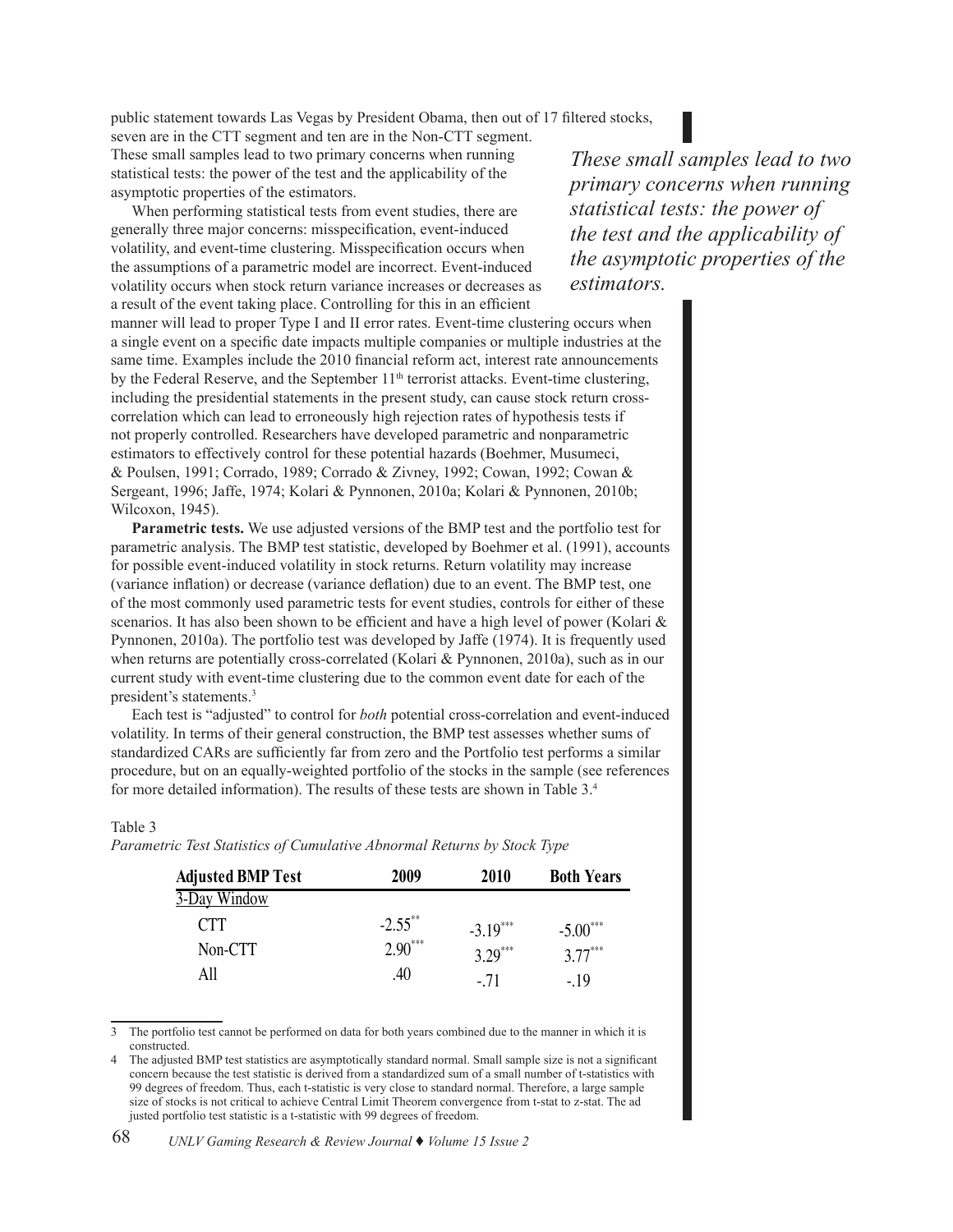| 5-Day Window                   |            |            |           |
|--------------------------------|------------|------------|-----------|
| <b>CTT</b>                     | $-4.07***$ | $-1.25$    | $-2.38**$ |
| Non-CTT                        | $1.97**$   | 1.64       | $2.72***$ |
| All                            | .01        | .56        | .44       |
| 3-Day Pre-Event Window         |            |            |           |
| <b>CTT</b>                     | $-1.49$    | .91        | .27       |
| Non-CTT                        | $-.3$      | $-.19$     | $-0.39$   |
| All                            | $-.83$     | .68        | .00       |
| <b>Adjusted Portfolio Test</b> | 2009       | 2010       |           |
| 3-Day Window                   |            |            |           |
| <b>CTT</b>                     | $-2.63***$ | $-3.13***$ |           |
| Non-CTT                        | $2.48**$   | $3.15***$  |           |
| All                            | .39        | $-.65$     |           |
| 5-Day Window                   |            |            |           |
| <b>CTT</b>                     | $-4.03***$ | $-1.23$    |           |
| Non-CTT                        | $1.82*$    | 1.44       |           |
| All                            | .13        | .50        |           |
| 3-Day Pre-Event Window         |            |            |           |
| <b>CTT</b>                     | $-1.49$    | .85        |           |
| Non-CTT                        | $-.34$     | $-.22$     |           |
| All                            | $-0.79$    | .59        |           |
|                                |            |            |           |

*Note*. All tests are two-tailed. \*\*\*, \*\*, and \* indicate significance at  $\alpha = .01, .05,$  and .10,

respectively.

The results are noteworthy within each test and are consistent across the tests. There is a significantly negative return effect on CTT stocks and a significantly positive return effect on Non-CTT stocks for the 3-day and 5-day event windows. The lone exception is for the 5-day event window in 2010. In this case, the statistics are of the same sign as those of the 3-day window and are close to the significance threshold. This weakness likely results from the additional noise of adding two superfluous days to the event window. When we combine CTT and Non-CTT stocks and examine them all together, there is no significant effect. Finally, we test each sample using a control period where there was no event (the pre-event window). As expected, we obtain weak, insignificant results all around. The totality of these test results provides robust support for a negative impact of President Obama's statements on CTT company returns and a positive impact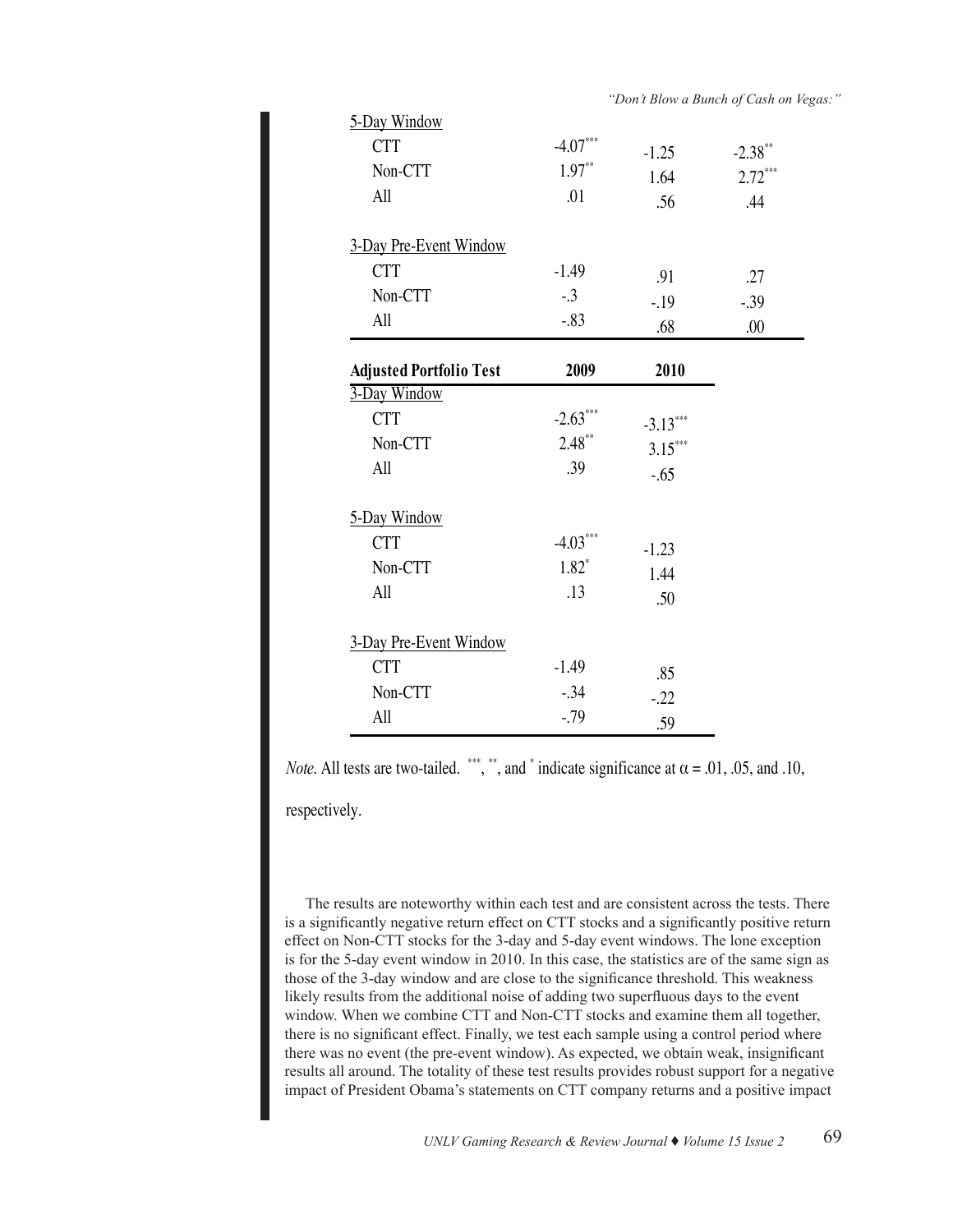# on Non-CTT company returns.

**Nonparametric tests.** Nonparametric tests have an added layer of specification flexibility, but this comes at the cost of a potential loss of efficiency. However, they are useful ways of checking results and examining the sensitivity of assumptions. We use the generalized sign test of Cowan (1992) and the generalized rank test of Kolari  $\&$ Pynnonen (2010b). Both control for event-induced volatility and cross-correlation and have been shown to have a high level of power among common alternative estimators (Cowan, 1992; Kolari & Pynnonen, 2010b). The generalized sign test examines the proportion of positive CARs in the event window and tests whether it is significantly proportion of positive CARs in the event window and tests whether it is significantly different from the proportion of positive abnormal returns observed during the estimation period. The generalized rank test ranks all abnormal returns from highest to lowest. It then tests whether the ranking of event window CARs is significantly higher or lower than the average abnormal return rank of the estimation period (i.e., 50%). The results of these tests are shown in Table 4.

## Table 4

| Generalized Generalized |                            |
|-------------------------|----------------------------|
|                         | <b>Sign Test Rank Test</b> |
|                         |                            |
| $-2.10**$               | $-3.36***$                 |
| $2.37**$                | $3.45***$                  |
| .23                     | $-.04$                     |
|                         |                            |
| $-1.35$                 | $-2.36$                    |
| $1.74*$                 | $2.71***$                  |
| .23                     | .28                        |
|                         |                            |
| .17                     | .16                        |
| $-.79$                  | $-.70$                     |
| $-.74$                  | .04                        |
|                         |                            |

*Non-Parametric Test Statistics of Cumulative Abnormal Returns by Stock Type for 2009 and 2010 Combined*

*Note*. Results were qualitatively similar for a sign test using the actual binomial distribution instead of the standard normal approximation with the Central Limit Theorem. All tests are two-tailed. \*\*\*, \*\*, and \* indicate significance at  $\alpha$  =  $.01, .05,$  and  $.10$ , respectively.

Given the construction of the nonparametric tests, small sample size is more of a concern. We do not have enough data to possibly obtain meaningful results from the nonparametric tests when examining each year separately. When we examine both years combined, we find similar statistical results to the parametric tests: significantly negative returns to CTT stocks and significantly positive returns to Non-CTT stocks using the primary 3-day window, results of the same magnitude but with mixed significance using the alternate 5-day window, insignificant results when examining all stocks together, and insignificant results for all categories when using the pre-event window. The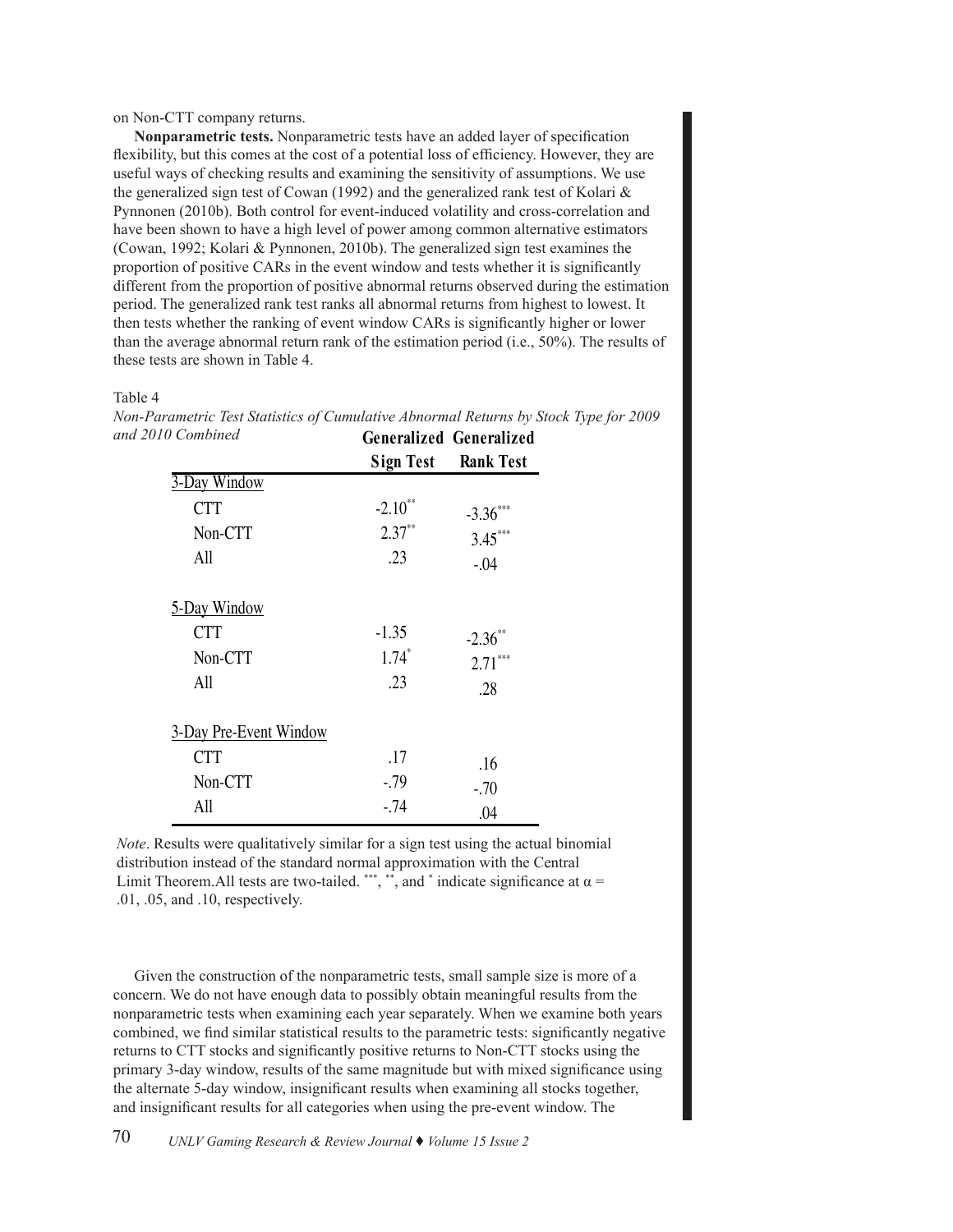nonparametric tests reinforce the findings of the parametric tests under a less restrictive set of assumptions.

**Economic significance.** Statistical significance supports the notion that President Obama's statements had a non-zero effect on different types of casino-related businesses. Economic significance examines if the non-zero effect is meaningful. We find that the statements of the president were associated with a 2-7% reduction in market capitalization for CTT companies and a 1-6% increase in market capitalization for Non-CTT companies.

# **Discussion and Conclusions**

*The evidence is consistent with a theory that the president's statements discouraged a sizeable number of individuals and businesses from travel to CTT casino areas, but did not discourage individuals from gambling at and frequenting all casinos.* 

Our analysis supports the hypothesis that presidential rhetoric can have a real impact on public behavior towards a particular industry with President Obama's statements adversely affecting CTT companies and positively affecting Non-CTT companies in our sample. While one cannot statistically prove that a particular theory is true, the evidence is consistent with a theory that the president's statements discouraged a sizeable number of individuals and businesses from travel to CTT casino areas, but did not discourage individuals from gambling at and frequenting all casinos. In this case, his comments might have merely shifted the behavior to other locations and venues.

By definition, it is unlikely that conventions and corporate events would shift from CTT casinos to Non-CTT casinos, so the reduction in these events was likely shifted to other CTT locations without gaming

(e.g., San Francisco) or eliminated altogether. So what is driving the positive effect on Non-CTT casino companies? Our results support the notion that while individuals may have taken fewer overall gambling trips or downsized/downgraded their gambling trips, they continued to frequent Non-CTT casinos and *marginally shifted* some gambling activities to such properties; e.g., downgrading trips from CTT properties to Non-CTT properties or substituting local/regional Non-CTT gambling for more expensive CTT trips. Ariely (2008) and Thaler and Sunstein (2008) discuss interesting economic research about how incentives, expectations, and verbal cues can affect individual behavior.

There are a few caveats to our analysis. First, a few notable companies were not included because their stock was not publicly-traded. This does not diminish the relevance or significance of our analysis of publicly-traded companies, but it does mean that external validity is not certain and care should be taken when forming out-of-sample conclusions. Second, some casino-related companies are composed of a variety of types of subsidiaries. The process of segmenting companies into CTT and Non-CTT segments is not simple and unambiguous. While it can be tempting to be guided by anecdotal evidence or opinion, we instead employed dispassionate criteria in an attempt to segment different types of casino-related companies on the basis of specific characteristics. Finally, we do not perform an analysis of underlying economic data such as output and employment. This type of analysis is extremely difficult to *credibly* perform and is fraught with complications. Instead, we examine how the stock prices of casino-related companies behaved before and immediately after President Obama's statements, using the directional change in market value as a proxy for economic impact.

Did President Obama's statements cause the change in investor perceptions of future business activity and therefore the change in market value? Rigorous event studies attempt to address questions of this type through a classic pre-test/post-test design. The market model is calibrated to the period before the event in order to analyze the period after the event, while the market portfolio serves as a quasi-control group. Firm- and industry-specific confounding factors are controlled for by excluded firms with known earnings announcements, stock split announcements, dividend announcements, or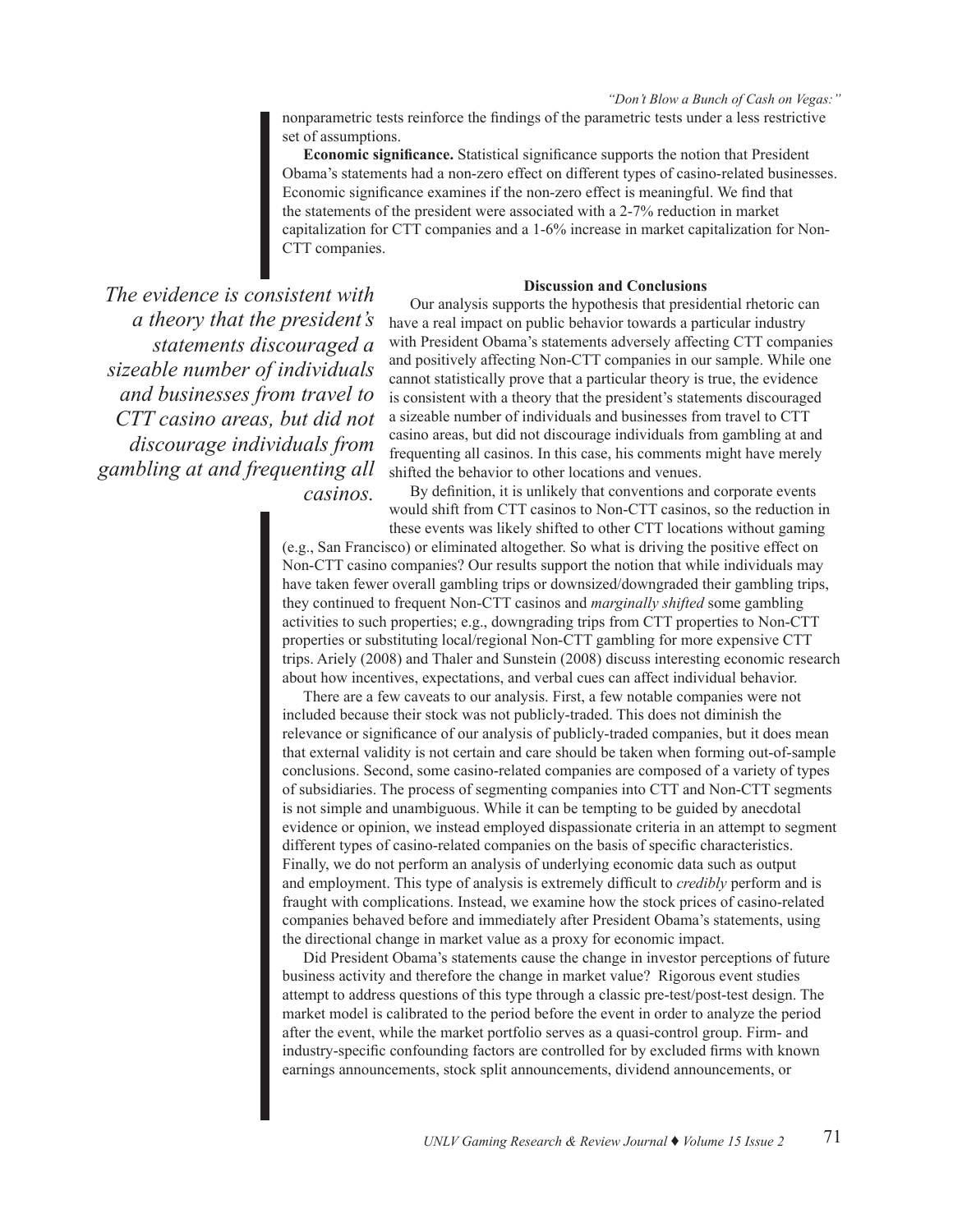significant news events.<sup>5</sup> Our specific study adds another layer of reliability by finding insignificant results in the pre-event window (i.e., the pre-test period). This type of design does not and cannot prove causality as causality itself is an assumption (Holland, 1986).6

Our model shows that after imposing proper controls, CTT and Non-CTT company stock prices behave differently after the president's statements than they did before, relative to the market, and the direction of this difference is consistent with the statements having a negative impact on CTT companies and a positive impact on Non-CTT companies. As with any empirical study, we reject the null hypothesis (no effect) within standard statistical boundaries and can only state that the observed results are consistent with certain hypotheses. Could there be some omitted variable that is the hidden, underlying cause of the changes? This question could be asked of any empirical study and reasonableness should be the guide, not absolute proof.

When examining all casino-related companies in our dataset, results initially support

the benign nature of the president's statements about Las Vegas. But, after recognizing that different types of companies may be affected in different ways, we find strong results when analyzing CTT and Non-CTT casino segments separately. Results are the strongest with the primary 3-day window and are slightly weaker with the alternate 5-day event window, which contains additional noise. During the pre-event control period, we would expect statistically insignificant results for both casino segments as well as for all companies combined. As expected, all results are weak during this period. Furthermore, the results do not appear to be driven by or sensitive

*President Obama's statements were not negatively associated with all publicly-traded, casinorelated companies, nor were they negatively associated with all Las Vegas casino companies.* 

to the assumptions of any particular statistical test, providing additional reliability and robustness support.

President Obama's statements were not negatively associated with *all* publicly-traded, casino-related companies, nor were they negatively associated with all Las Vegas casino companies. They corresponded to statistically and economically significant *negative* return estimates for CTT casino companies (2-7% reduction in market capitalization) and statistically and economically significant *positive* return estimates for Non-CTT casino companies across the U.S. (1-6% increase in market capitalization). Our findings suggest that presidential rhetoric can be tailored towards particular industries in a positive or negative manner, and, whether intentional or not, may have been recently employed in a non-benign way with President Obama's two statements about Las Vegas.

<sup>5</sup> Las Vegas Sands announced earnings below analyst expectations after market close on February 11, 2009, and was excluded from the analysis. They experienced a significantly negative return shock the following day. MGM, Wynn, and Monarch did not experience a similar return shock and, in fact, experienced two positive return shocks and one benign. Thus, they do not appear to be contaminated by the Las Vegas Sands announcement in a manner that would bias towards a negative effect of the president's 2009 statement on CTT companies.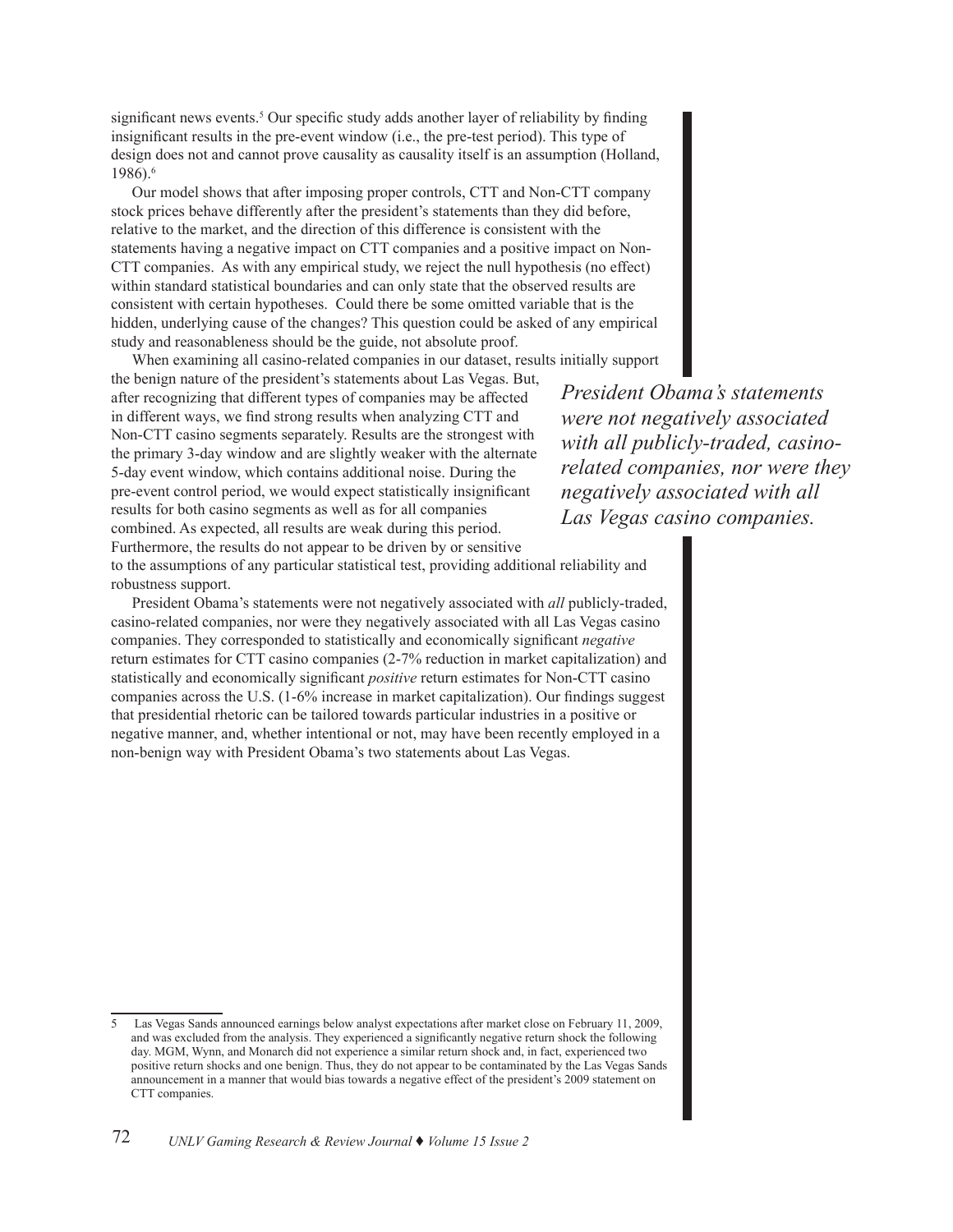# **References**

Ariely, D. (2008). *Predictably irrational*. New York, NY: HarperCollins Publishers.

Armitage, S. (1995). Event study methods and evidence on their performance. *Journal of Economic Surveys*, *8*, 25–52.

Atiase, R., Li, H., Supattarakul, S., & Tse, S. (2005). Market reaction to multiple contemporaneous earnings signals: Earnings announcements and future earnings guidance. *Review of Accounting Studies*, *10*, 497-525.

Ayres, C. (2010, February 20). Mayor 'bans' Barack Obama from Las Vegas for sins against the city. *The Times*. Retrieved from http://www.timesonline.co.uk/tol/news/ world/us and americas/article7034492.ece

Ball, R., & Brown, P. (1968). An empirical evaluation of accounting income numbers. *Journal of Accounting Research*, *6*, 159-178.

Bartholdy, J., Olson, D., & Peare, P. (2007). Conducting event studies on a small stock exchange. *The European Journal of Finance*, *13*, 227-252.

Beaver, W. (1968). The information content of annual earnings announcements. *Journal of Accounting Research*, *6*, 67-92.

Bittlingmayer, G., & Hazlett, T. (2000). DOS Kapital: Has antitrust action against Microsoft created value in the computer industry? *Journal of Financial Economics*, *55*, 329-359.

Boehmer, E., Musumeci, J., & Poulsen, A. (1991). Event study methodology under conditions of event induced variance. *Journal of Financial Economics*, *30*, 253–72.

Brown, S., & Warner, J. (1985). Using daily stock returns: The case of event studies. *Journal of Financial Economics*, *14*, 3–31.

CAVUTO for February 11, 2009 [Transcript, Television series episode]. (2009, February 11). In *CAVUTO*. Fox News Network, Inc. Retrieved from http://findarticles. com/p/news-articles/analyst-wire/mi\_8077/is\_20090211/cavuto-february-11-2009/ ai\_n50841176/

Clifford, C. (2009, December 14). Bank of America pledges \$5 billion for small business loans. *CNN Money*. Retrieved from http://money.cnn.com/2009/12/14/smallbusiness/ bank of america small business loans

Cohen, J. (1995). Presidential rhetoric and the public agenda. *American Journal of Political Science*, *39*, 87-107.

Cooper, M., Dimitrov, O., & Rau, P. (2001). A rose.com by any other name. *Journal of Finance*, *56*, 2371-2388.

Corrado, C. (1989). A nonparametric test for abnormal security-price performance in event studies. *Journal of Financial Economics*, *23*, 385–95.

Corrado, C. (2011). Event studies: a methodology review. *Accounting and Finance*, *51*, 207–234.

Corrado, C., & Zivney, T. (1992). The specification and power of the sign test in event study hypothesis tests using daily stock returns. *Journal of Financial and Quantitative Analysis*, *27*, 465–78.

Cowan, A. (1992). Nonparametric event study tests. *Review of Quantitative Finance and Accounting*, *2*, 343–58.

Cowan, A., & Sergeant, A. (1996). Trading frequency and event study test specification. *Journal of Banking & Finance*, *20*, 1731–1757.

Edwards, G. (2003). *On deaf ears: The limits of the bully pulpit*. New Haven, CT: Yale University Press.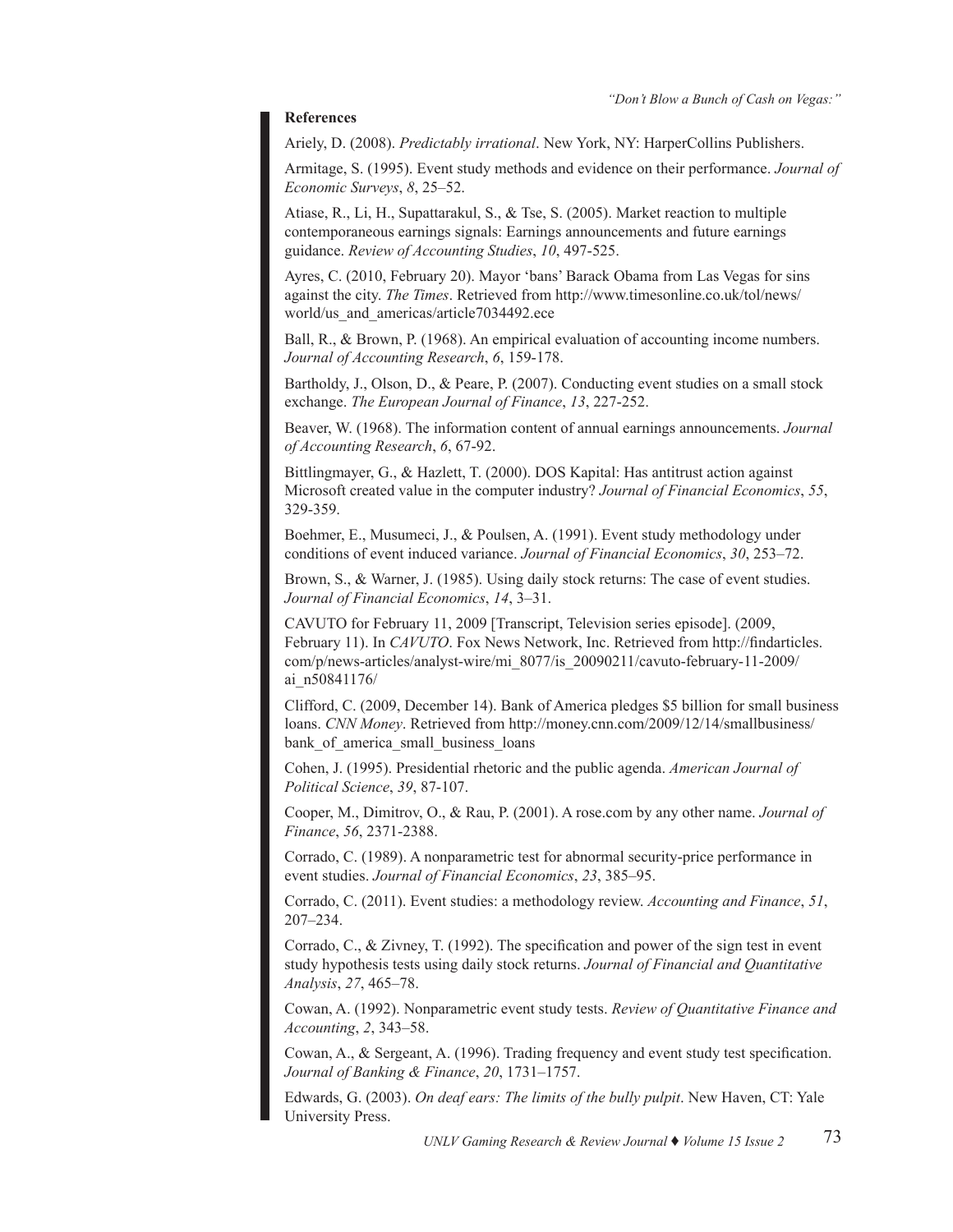Fama, E. (1970). Efficient capital markets: A review of theory and empirical work. *Journal of Finance*, *25*, 383-417.

Fama, E., Fisher, L., Jenson, M., & Roll, R. (1969). The adjustment of stock prices to new information. *International Economic Review*, *10*, 1-21.

Friess, S. (2009, February 14). Las Vegas sags as conventions cancel. *New York Times*. Retrieved from http://www.nytimes.com/2009/02/15/us/15vegas.html

Grossman, S., & Stiglitz, J. (1980). On the impossibility of informationally efficient markets. *The American Economic Review*, *70*, 393-408.

Hill, J., & Schneeweis, T. (1983). The effect of Three Mile Island on electric utility stock prices: A note. *Journal of Finance*, *38*, 1285-1292.

Hill, K. (1998). The policy agendas of the president and the mass public: A research validation and extension. *American Journal of Political Science*, *42*, 1328-34.

Holland, P. (1986). Statistics and causal inference. *Journal of the American Statistical Association*, 81, 945-960.

Hoover's, Inc. (2011). *Gambling resorts & casinos*. Retrieved from http://www.hoovers. com/industry/gambling-resorts-casinos/1432-1.html

In Obama's words: Obama delivers remarks at a DCCC finance event. (2010, August 16).*The Washington Post*. Retrieved from http://projects.washingtonpost.com/obamaspeeches/speech/368/

Jaffe, J. (1974). The effect of regulation changes on insider trading. *Bell Journal of Economics and Management Science*, *5*, 93–121.

Johnson, R., Chittenden, W., & Jensen, G. (1999). Presidential politics, stocks, bonds, bills, and inflation. *The Journal of Portfolio Management*, 26, 27-31.

Kolari, J., & Pynnonen, S. (2010a). Event study testing with cross-sectional correlation of abnormal returns. *Review of Financial Studies*, *23*, 3996-4025.

Kolari, J., & Pynnonen, S. (2010b). *Nonparametric rank tests for event studies*. Paper presented at the 21st Australasian Finance and Banking Conference 2008, Sydney, Australia. Retrieved from http://ssrn.com/abstract=1254022

Kothari, S., & Warner, J. (2007). Econometrics of event studies. In B.E. Eckbo (Ed.), *Handbooks of corporate finance: Empirical corporate finance* (Ch. 1). Amsterdam: Elsevier/North-Holland.

Lawrence, A. (2002, August 28). *Does it really matter what presidents say? The influence of presidential rhetoric on the public agenda, 1946-2002*. Paper presented at the annual meeting of the American Political Science Association, Boston, Massachusetts. Retrieved from http://www.allacademic.com/meta/p65825\_index.html

Lee, S., & Varela, O. (1997). An investigation of event study methodologies with clustered events and event day uncertainty. *Review of Quantitative Finance and Accounting*, *8*, 211–228.

Malkiel, B. (2005). Reflections on the efficient market hypothesis: 30 years later. *The Financial Review*, *40*, 1-9.

May, R. (1971). The influence of quarterly earnings announcements on investor decisions as reflected in common stock price changes. *The Journal of Accounting Research*, *9*, 119- 163.